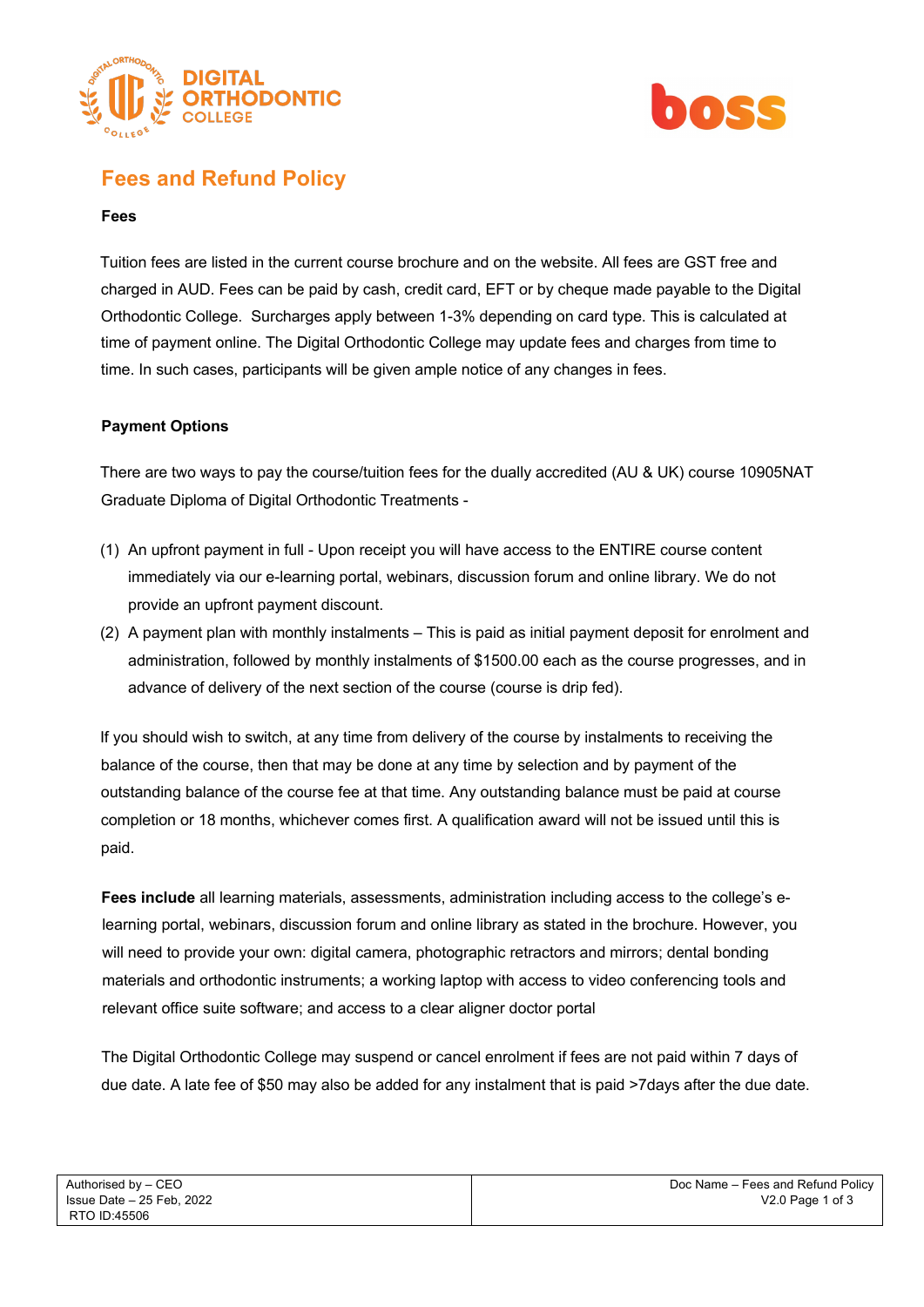



Additional fees and charges may include:

- Recognition of Prior Learning (RPL) \$3000 plus 75% of tuition fees
- Late completion of course/re-enrolment fee \$3000
- Re-issue of qualification certificates  $$24$

The Digital Orthodontic College will issue qualification certificates within 30 days of successful completion of the course content and assessments. Re-issue of Qualification certificates, Statement of Attainment certificates or Records of Results attract a fee of \$24.

## **Refunds**

**For any cancellations within 14 days of tuition fee payment, a non-refundable administration fee of \$1,500 applies.** A refund of the remainder of the course fee is not available unless we receive a written notice of the cancellation and it's given *prior to activation* of the e-learning portals and learning materials. **Once access to e-learning portal has been established and its use is evident, any payments made are not refundable for change of mind.**

To apply for a refund, students must complete and submit via email the **Refund Request Form**, within the 14 days after fee payment and prior to e-learning access setup.

A student is not entitled to a refund if the student has had their enrolment cancelled if they are in breach of the disciplinary policies outlined in the Participant and The Digital Orthodontic College Rights and Responsibilities.

If a payment has been made and The Digital Orthodontic College terminates the training and assessment arrangement early or fails to provide the agreed services, a student will be entitled to a full refund of the fee paid if the training to which the payment relates has not yet commenced or a proportionate refund if it has commenced. The refund will be made within three weeks (21 calendar days) and will be transferred into the student's nominated bank account.

If The Digital Orthodontic College is required to provide a refund or partial refund of fees, in accordance with this Policy, or otherwise, and is unable to do so due to insolvency or potential insolvency, then the Director of Best Orthodontic Seminars and Sessions Pty Limited (ACN 618 065 400) will personally guarantee the payment of such refund.